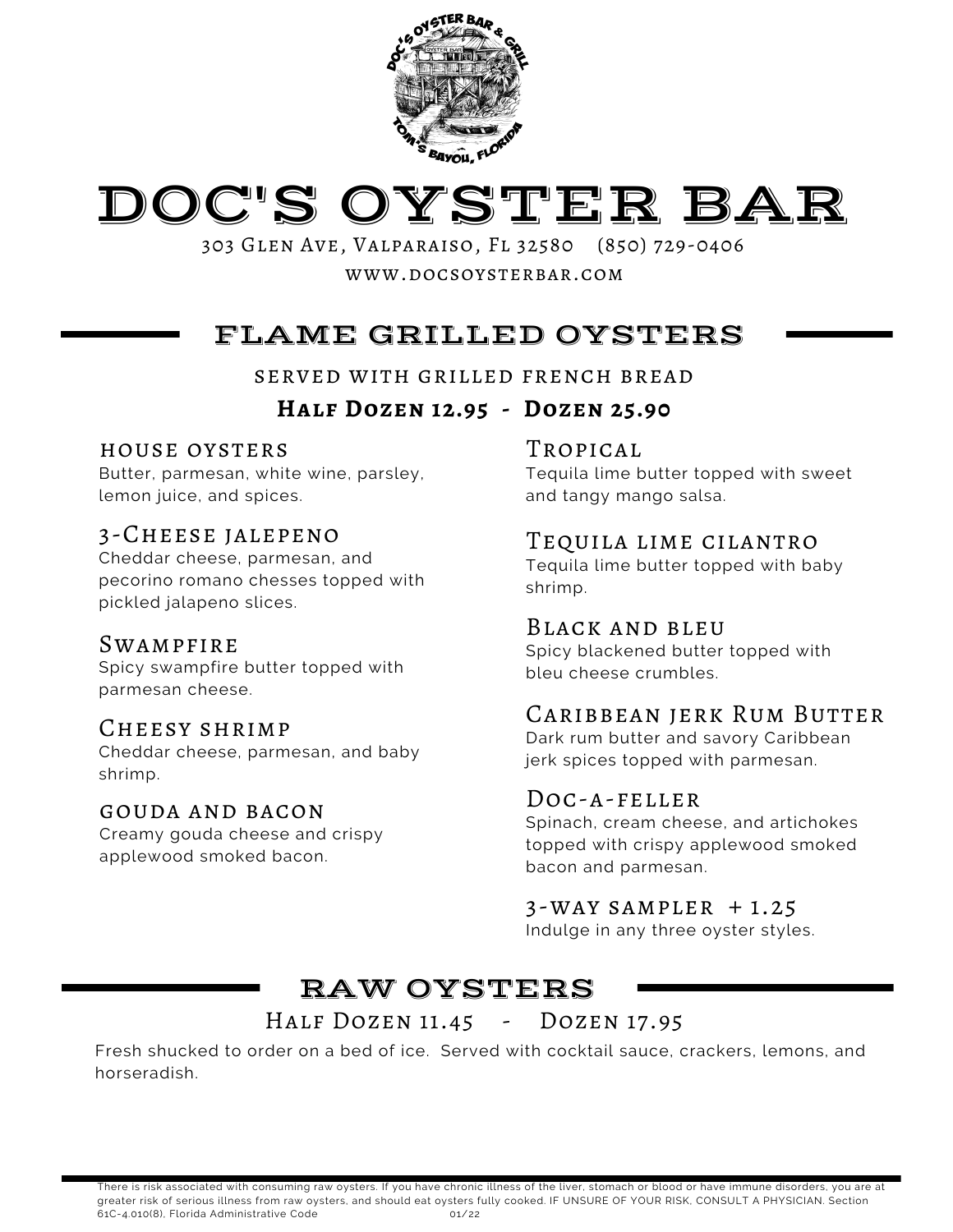# QUICK PICKS/ SNACKS

### Doc's Signature Wings

One full pound of smoked wings served with a side of mild, hot, or mango bbq. Choice of ranch or blue cheese. **10.95**

### 10 oz Seafood Gumbo **8.95**

SHRIMP BISQUE (as available) 9.95 PEEL & EAT SHRIMP

Half pound. Boiled to order in cajun seasoning. Served with lemon and cocktail sauce on the side. **12.75** 

### SMOKED TUNA DIP

Smoked in-house. Served with crackers and lemon. **9.20**

French Fries **4.25**

### Loaded Cheese Fries

| French fries loaded with cheese, bacon, |         |
|-----------------------------------------|---------|
| and green onions.                       | 6.75    |
| +chili                                  | $+1.25$ |

### Fully Loaded Pork Fries

Fries fully loaded with cheese, smoked BBQ pulled pork, bacon, and green onions. Served with sour cream and ranch. **10.20**

### Fried Green Tomatoes

**5.75** Topped with popcorn shrimp and bambam sauce.

### Hushpuppies **4.25**

| <b>SPINACH ARTICHOKE</b> |  |
|--------------------------|--|
| <b>SHRIMP DIP</b>        |  |

With an abundance of Doc's Pita. **8.50**

### Fried Pickle Chips

Crispy fried pickle chips served with Ranch dressing. **5.25**

### 3 Sliders

Cheeseburger with cheddar or pepperjack **OR** Pulled pork with mango bbq or sweet baby ray's sauce. **9.20**

| SOFT-SHELL CRAB SLIDERS                                               |       |  |  |
|-----------------------------------------------------------------------|-------|--|--|
| Two sliders and fries.                                                | 14.20 |  |  |
| ONION RINGS                                                           | 6.00  |  |  |
| MOZZARELLA CHEESE<br>STICKS<br>Served with marinara sauce.            | 6.00  |  |  |
| FRIED CHICKEN FINGERS<br>Served with ranch, honey mustard,<br>or bbq. | 6.00  |  |  |
| FRIED POPCORN SHRIMP<br>Served with cocktail sauce.                   | 7.00  |  |  |
| HOT SOFT PRETZEL                                                      | 2.75  |  |  |
| <b>BOILED PEANUTS</b>                                                 | 5.25  |  |  |

# BASKETS

All baskets are served with french fries, hushpuppies, and coleslaw.

| FISH BASKET (MAHI MAHI)<br>Blackened, grilled, or fried. Served with tartar sauce.                                                              | 12.20 |
|-------------------------------------------------------------------------------------------------------------------------------------------------|-------|
| FISH BASKET (COD)<br>Fried. Served with malt vinegar.                                                                                           | 12.20 |
| <b>SHRIMP BASKET</b><br>7 Jumbo shrimp blackened, grilled, or fried OR Generous portion of fried popcorn<br>shrimp. Served with cocktail sauce. | 15.20 |
| OYSTER BASKET<br>8 breaded select oysters fried. Served with tartar sauce.                                                                      | 19.50 |
| CHICKEN BASKET<br>5 breaded tenders fried. Served with ranch, honey mustard, or bbq.                                                            | 10.75 |
| CAPTAIN'S PLATTER BASKET<br>Breaded fried Fish, Shrimp, and Oysters. Served with tartar and cocktail sauce.                                     | 17.20 |

There is risk associated with consuming raw oysters. If you have chronic illness of the liver, stomach or blood or have immune disorders, you are at greater risk of serious illness from raw oysters, and should eat oysters fully cooked. IF UNSURE OF YOUR RISK, CONSULT A PHYSICIAN. Section 61C-4.010(8), Florida Administrative Code 01/22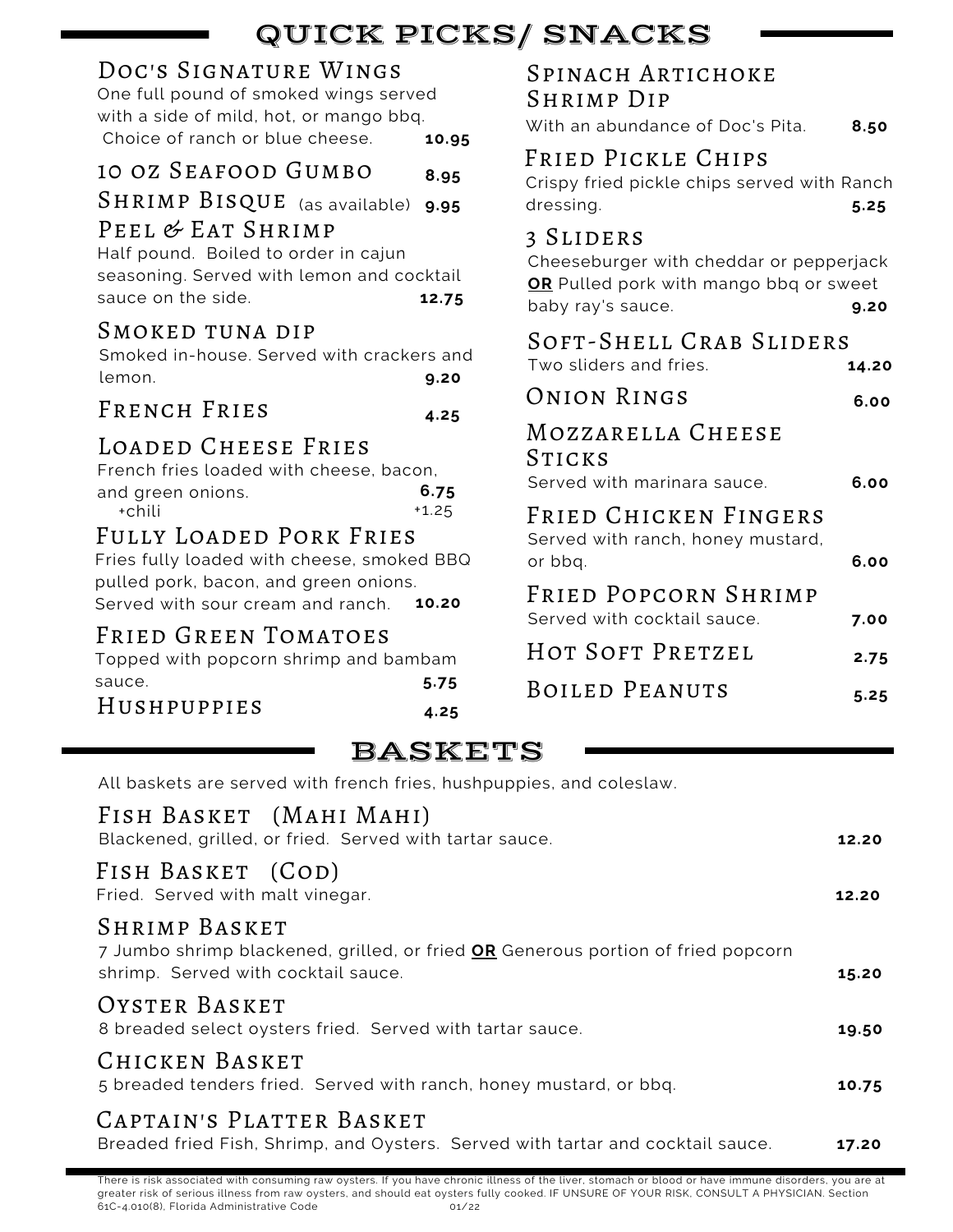| <b>PO BOYS &amp; SANDWICHES</b>                                                                                                                           |                            |
|-----------------------------------------------------------------------------------------------------------------------------------------------------------|----------------------------|
| Served with french fries. Garnished with fried pickles.                                                                                                   |                            |
| <b>SHRIMP POBOY</b><br>Fried popcorn shrimp, lettuce, tomato. Served with cocktail sauce.                                                                 | 12.20                      |
| OYSTER POBOY<br>Fried oysters, lettuce, tomato. Served with tartar sauce.                                                                                 | 18.50                      |
| CHICKEN BREAST SANDWICH<br>Grilled, blackened, or fried. Lettuce, tomato, onion.<br>+cheddar or pepperjack cheese<br>+bacon                               | 9.25<br>$+1.25$<br>$+2.25$ |
| MAHI MAHI SANDWICH<br>Grilled, blackened, or fried. Lettuce, tomato, onion. Served with tartar sauce.                                                     | 13.20                      |
| PULLED PORK SANDWICH<br>Smoked in house and tossed in our mango bbq sauce.                                                                                | 11.20                      |
| NATHAN'S HOT DOG<br>Grilled all beef hotdog with choice of jalapenos, shredded cheese, onions, relish,<br>and sauerkraut.<br>+chili                       | 6.25<br>$+1.25$            |
| LOCAL BREW BEER BRATWURST<br>Soaked in a craft beer and grilled with choice of jalapenos, shredded cheese,<br>onions, relish, and sauerkraut.             | 6.75                       |
| SOFTSHELL CRAB SANDWICH<br>Fried, lettuce, tomato, onion. Served with tartar sauce.                                                                       | 15.20                      |
| B.L.T.<br>Bacon, lettuce, tomato on buttery texas toast.                                                                                                  | 8.95                       |
| OYSTER B.L.T.<br>Fried oysters, bacon, lettuce, tomato on buttery texas toast.                                                                            | 12.95                      |
| <b>TACOS</b>                                                                                                                                              |                            |
| Served with french fries OR coleslaw. (Tacos are soft flour tortilla shells.)                                                                             |                            |
| (MAHI MAHI)<br>Fish<br>2 Blackened fish tacos with sweet chili sauce, lettuce, shredded cheddar,<br>and tomatoes. Served with mango salsa and sour cream. | 10.75                      |
| BAMBAM SHRIMP<br>2 Popcorn shrimp tacos with bambam sauce, lettuce, and tomatoes.                                                                         | 10.75                      |
| PORK<br>2 Smoked in house pulled pork tacos with mango bbq sauce, and lettuce.                                                                            | 10.75                      |
| SOFTSHELL CRAB<br>2 Tacos with a fried soft-shell crab, lettuce, tomato, and bambam sauce.                                                                | 15.20                      |
| CHICKEN<br>2 Blackened, grilled, or fried chicken tacos with lettuce, shredded cheddar, and<br>tomatoes. Served with ranch.                               | 10.75                      |